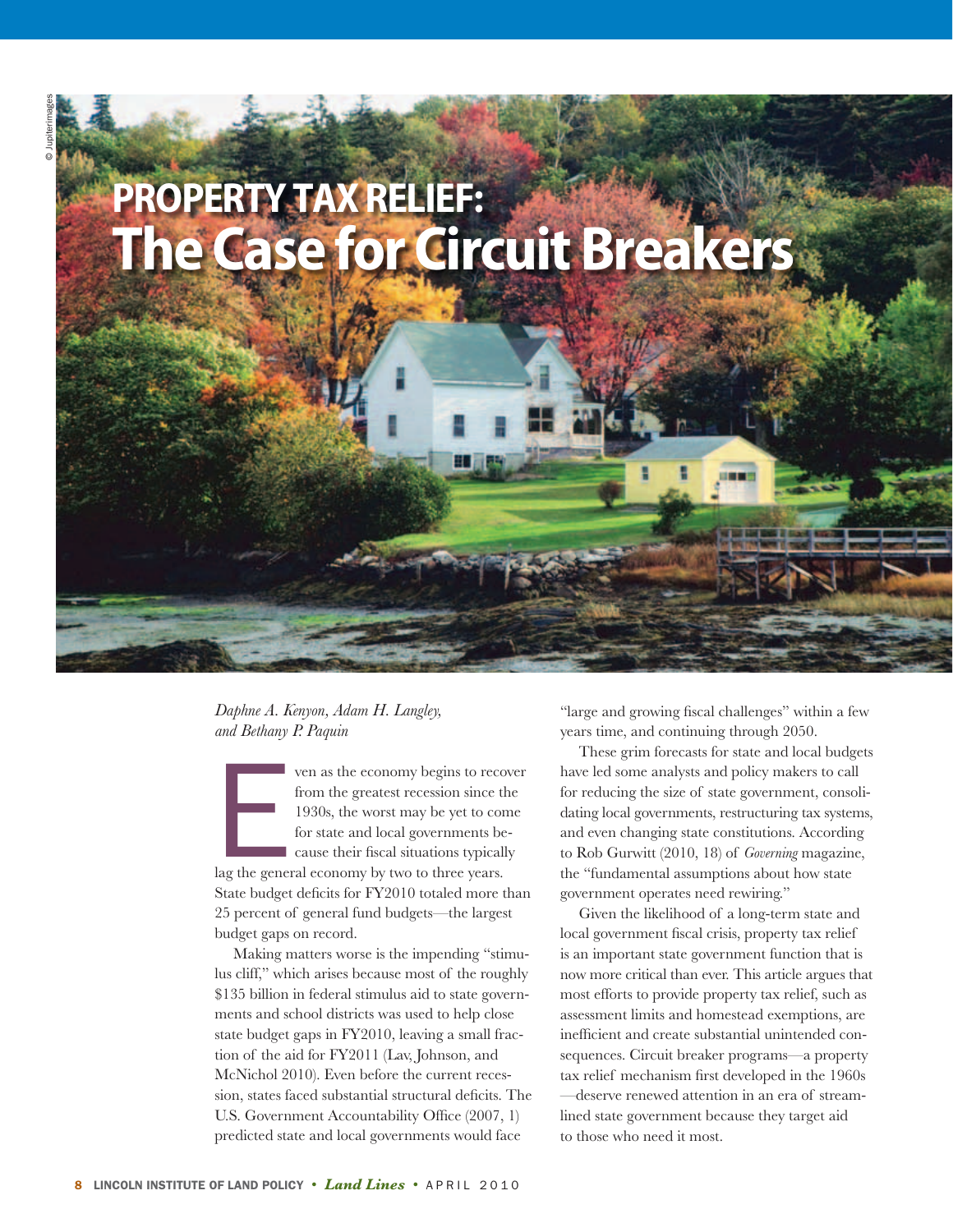### Alternative Approaches to Property Tax Relief

The property tax accounts for the largest share of own-source revenues for local governments, and is particularly suitable for funding local services for at least two reasons. First, it is a stable revenue source: property tax revenues do not fall dramatically during recessions as income tax and sales tax collections generally do. Second, property taxes are imposed on an immobile tax base: while people may have the option to buy the same goods in a nearby town with lower sales taxes, or move across state lines for lower incomes taxes, they cannot move their land across city lines to seek lower property taxes.

The property tax is not without problems, however. Chief among them are the disparities in property values across communities, an inexact relationship to taxpayers' ability to pay, and the long-standing unpopularity of the tax. Its revenue importance means that improvement rather than elimination is the best way to address these problems.

 Property tax relief can be provided in many ways, some of which are more effective and equitable than others. Wealth disparities among communities make locally funded property tax relief programs inherently problematic. Funding property tax relief at the state level is a better option, since communities with large concentrations of needy taxpayers are unlikely to have the resources to fund local-option tax relief programs. State funding also eliminates inequities in property tax relief among communities.

Assessment caps are used as a property tax relief measure in 20 states, and other states regularly examine proposals to employ such measures. A recent comprehensive study on assessment limits found, however, that "30 years of experience suggests that these limits are among the least effective, least equitable, and least efficient strategies available for providing property tax relief" (Haveman and Sexton 2008, 37). Assessment caps provide the greatest tax reductions to homeowners whose property values have increased the most. Even though such gains in housing wealth are not a liquid asset, tax relief should not be structured to provide the greatest benefit to those with the greatest increase in wealth.

Assessment limits also create horizontal inequities in cases where two homeowners with identical incomes and homes in the same community face dramatically different property tax bills solely because one owner has lived in the home longer. Fixed-dollar homestead exemptions are better, but still do a poor job of targeting homeowners with the highest property tax burdens, because they provide the same dollar value of property tax relief to all homeowners facing a particular tax rate, regardless of their income.

Residential property tax relief programs across the United States are seldom targeted by income —the best measure of a household's ability to pay taxes. Of the 216 residential property tax relief programs in effect in 2006, only 81 took income into account when setting benefits by using an income ceiling, and only 37 programs set tax relief benefits that varied by income (Significant Features of the Property Tax 2010). Given the fiscal crisis, states should consider replacing untargeted property tax relief with circuit breaker programs that can provide relief to more households in need, without spending more money.

## The Case for the Property Tax Circuit Breaker

When applied to property tax relief, the term *circuit breaker* is used to describe programs that provide benefits directly to taxpayers, with benefits increasing as claimants' incomes decline. As an electrical circuit breaker stops the flow of electrical current to protect a circuit from overload, a property tax circuit breaker is a policy mechanism designed to stop property taxes from exceeding a claimant's ability to pay, protecting the taxpayer from property tax overload.

A clear definition is critical since most states with true circuit breaker programs do not use that term to describe them. For example, Maine calls its circuit breaker program the Maine Property Tax and Rent Refund Program. Meanwhile, some states use the term to refer to property tax relief programs in which relief does not vary with income. In Indiana, a program is called a circuit breaker even though the program ties relief to property value, not to income.

Over the last 40 years, two-thirds of the states and the District of Columbia have adopted statefunded circuit breaker programs (see figure 1). Each of these programs satisfies the circuit breaker definition above. However, the design of these programs, and consequently their effectiveness, varies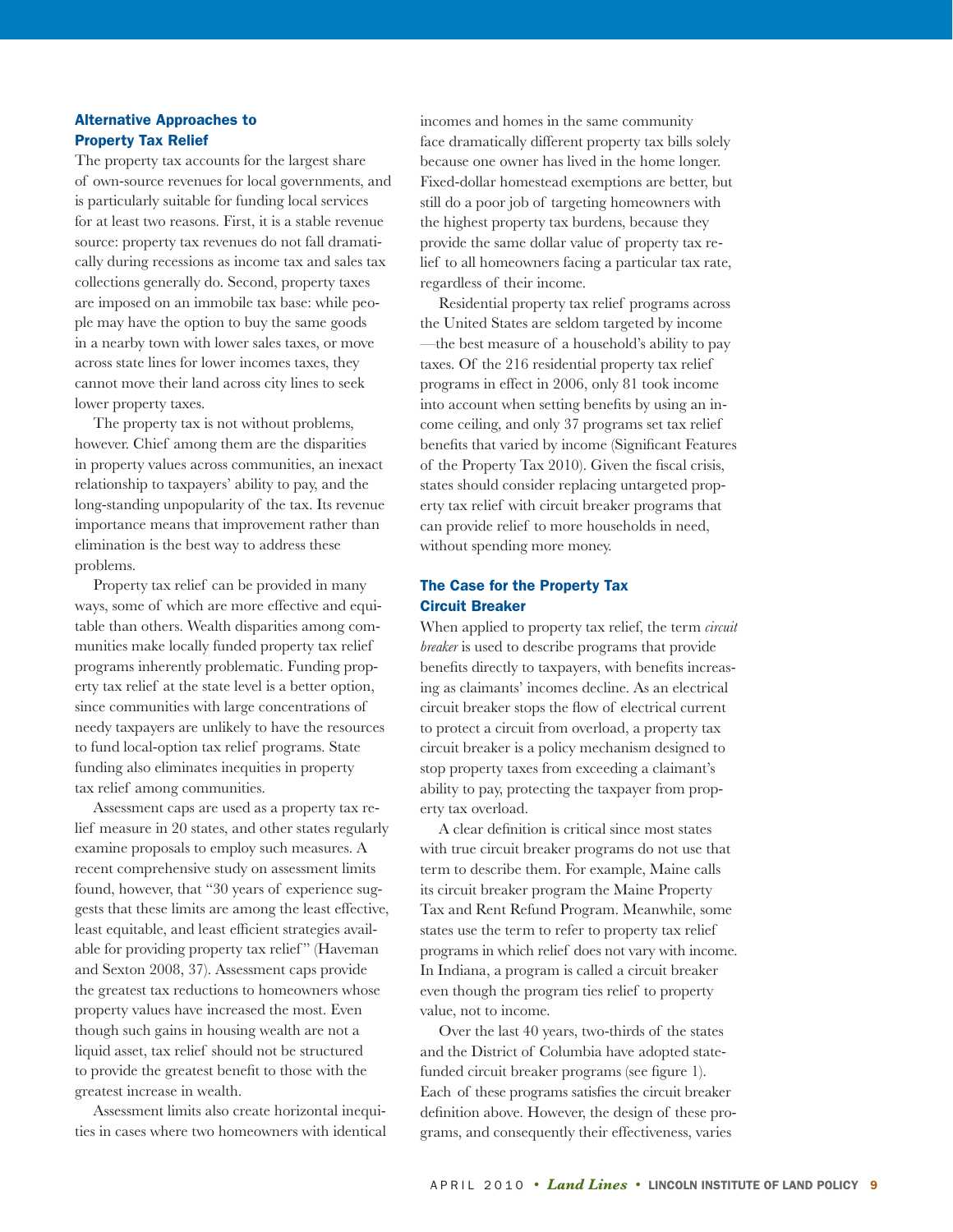#### FIGURE 1 States with State-funded Circuit Breaker Programs, 2009

Note: Providing benefits for all ages does not always mean providing the same benefits. Six of the thirteen states (including Washington, DC) shown as providing benefits for all ages provided enhanced benefits for elderly claimants. The program in Kansas is available to younger residents with a dependent child under eighteen. Funding for California's circuit breaker program was suspended in 2008 due to budget constraints.



considerably. Properly designed circuit breakers can target property tax relief more precisely and with less expense than broad-based mechanisms such as homestead exemptions and assessment caps.

## Recommendations for a Circuit Breaker Program

We offer seven recommendations designed to obtain maximum benefit when creating or reforming a circuit breaker program. The New York case study presents the efforts of one state trying to reform its circuit breaker program (see box 1).

*Provide property tax relief to owners and renters of all ages.* Currently, more than twothirds of state circuit breakers do not cover nonelderly households, and a quarter of programs do not cover renters. Restricting eligibility to seniors is based on the false assumption that age is a good proxy for property tax burden. In fact, while the elderly have higher property tax burdens on average, Census data show elderly and nonelderly homeowners both devote about 35 percent of their incomes to all home ownership costs combined (Bowman et al. 2009, 11).

 Furthermore, circuit breakers eliminate the need to use age as a rough proxy for property tax burdens since they target relief based on each household's income and property tax liability. States should also provide circuit breaker benefits for renters, because they pay property taxes indirectly as part of their rent and they generally have lower incomes than homeowners. States that cover renters typically estimate renter property tax payments by specifying a percentage of rent equivalent to property taxes, most commonly 20 percent.

*Avoid low income ceilings and restrictions on maximum benefits***.** Many circuit breakers fail to provide meaningful tax relief because they have low income ceilings that exclude middleincome households, or low limits on maximum benefits that result in inadequate relief. For example, Oklahoma's circuit breaker program restricts eligibility to claimants with incomes below \$12,000 and caps relief at \$200. In 2008, almost three-quarters of state circuit breaker programs had income ceilings below the national median household income of \$50,223. In the current fiscal crisis, states should take care to set appropriate limits to restrain the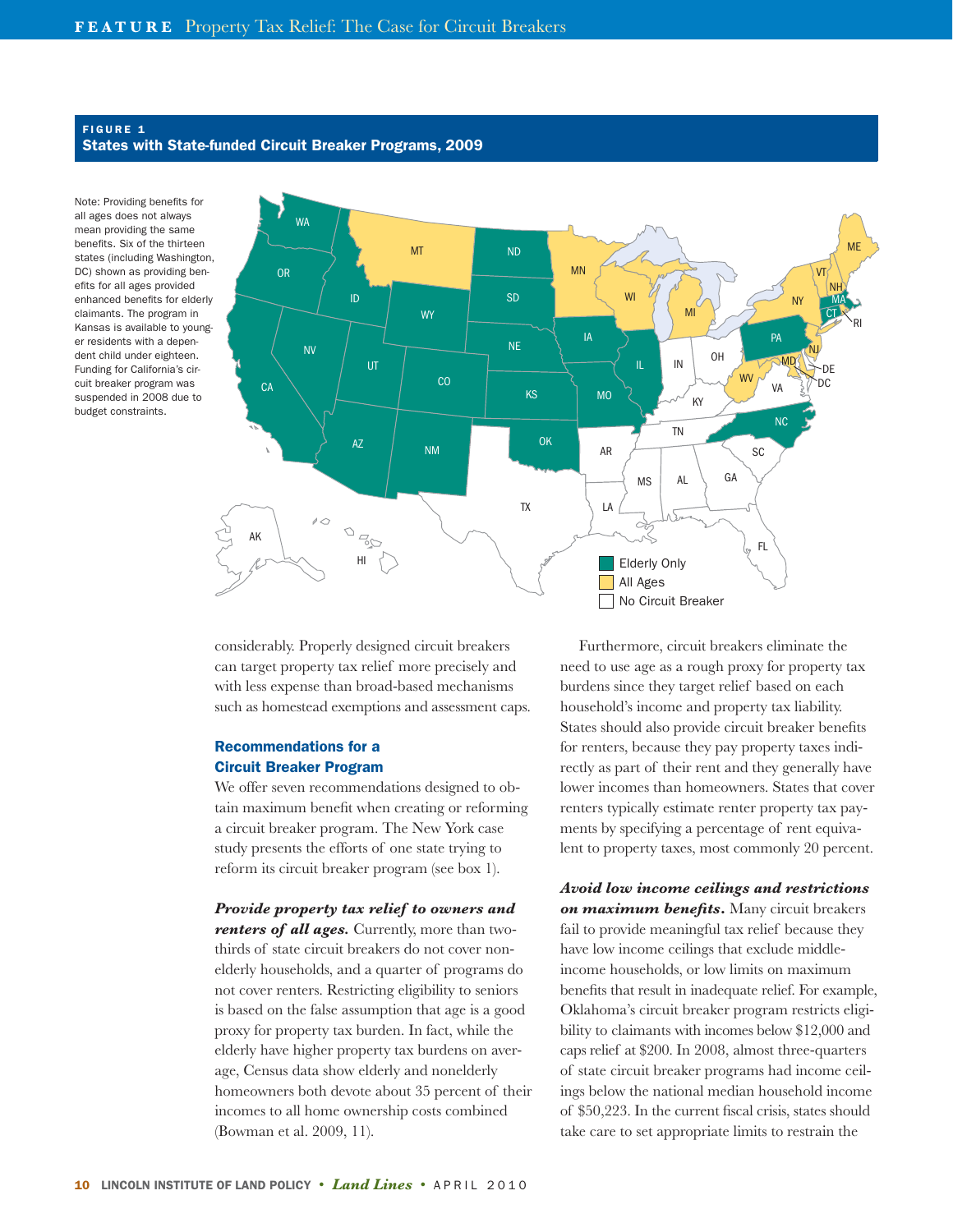## New York's Effort to Provide Targeted Property Tax Relief

**BOX 1** 

**Policy makers in New York state are considering adopt**ing a new, expanded circuit breaker program to provide more targeted property tax relief because the existing circuit breaker program does not provide adequate assistance. It currently excludes households with incomes above \$18,000, and provides an average annual benefit of only \$109 per claimant (Bowman et al. 2009).

The state's primary means of providing direct property tax relief to households is the School Tax Relief program (STAR), which has three components. Basic STAR is available to all taxpayers on their primary residence, and exempts the first \$30,000 in property value from school district taxes, with adjustments for municipalities where assessed values diverge from market values and for downstate counties with high real estate prices. Enhanced STAR exempts a higher value, and is available only to homeowners over age 65 with limited incomes. Middle Class STAR provided a rebate check that depended on households' income and their other STAR benefits, but was repealed in 2009 for 2009–2010 and subsequent fiscal years.

STAR is an expensive program—the three property tax components cost about \$3.9 billion in 2008–2009. However, because benefits are spread so widely, many homeowners still face excessive property tax burdens. According to the 2006 American Community Survey, even after accounting for reductions under the Basic and Enhanced STAR programs, 20.1 percent of New York homeowners paid more than 10 percent of their income in property taxes, while 52.6 percent paid less than 5 percent. By providing such generous relief to the second group, the state is not able to provide enough for the first. Also, by providing larger exemptions for counties with high house prices, STAR largely subsidizes households in propertywealthy communities, which makes the state's property tax system more regressive (Duncombe and Yinger 2001).

To provide more targeted relief, several proposals have been introduced to establish a new circuit breaker program. During the 2005–2006 legislative session, Assemblywoman Sandy Galef and Senator Betty Little sponsored a plan with many desirable features: a multiple-threshold formula to make the distribution of tax relief more progressive; an income ceiling high enough to include all middle-income households; and a copayment requirement to discourage excessive spending by local governments. The cost would

have been limited by making homeowners choose either circuit breaker benefits or Middle Class STAR.

The Omnibus Consortium put forward a proposal similar to the Galef–Little plan, but with two improvements. First, it includes renters. Second, it uses a graduated structure for the income brackets, so that a small income increase that moves a claimant from one bracket to the next does not result in a much larger decrease in circuit breaker benefits.

The consortium's proposal was introduced in spring

2009 by Senator Liz Krueger and Assemblyman Steve Englebright; it is cosponsored by Galef, Little, and many other legislators. Once fully implemented this plan is estimated to cost \$2.3 billion annually, which is 65 percent less than the cost of the 2008–2009 STAR property tax programs, even though the new plan would provide much more generous relief to households facing the largest property tax burdens.



© Daphne A. Kenyon

Ron Deutsch (left) and John Whiteley at a June 2009 meeting of the Omnibus Consortium.

 Plans to pay for the circuit breaker have been

clouded by the state's repeal of the Middle Class STAR rebates in response to the 2009–2010 budget deficit. Governor David Paterson has also proposed a circuit breaker plan, which would tie circuit breaker benefits to a spending cap for state government. Annual spending growth would be restricted to inflation growth. When revenues exceed this limit, the surplus would be returned to homeowners via a circuit breaker. While this plan may seem attractive, it would accentuate budget cycles and result in unpredictable year-to-year fluctuations in tax relief for homeowners.

Given the state's fiscal crisis, creating a new circuit breaker program now seems more difficult than when the Galef–Little bill was being actively debated in the 2006–2008 period. Still, it is a positive sign that many legislators and the governor are all advancing targeted and cost-effective circuit breaker proposals, and have repealed the expensive and untargeted Middle Class STAR program.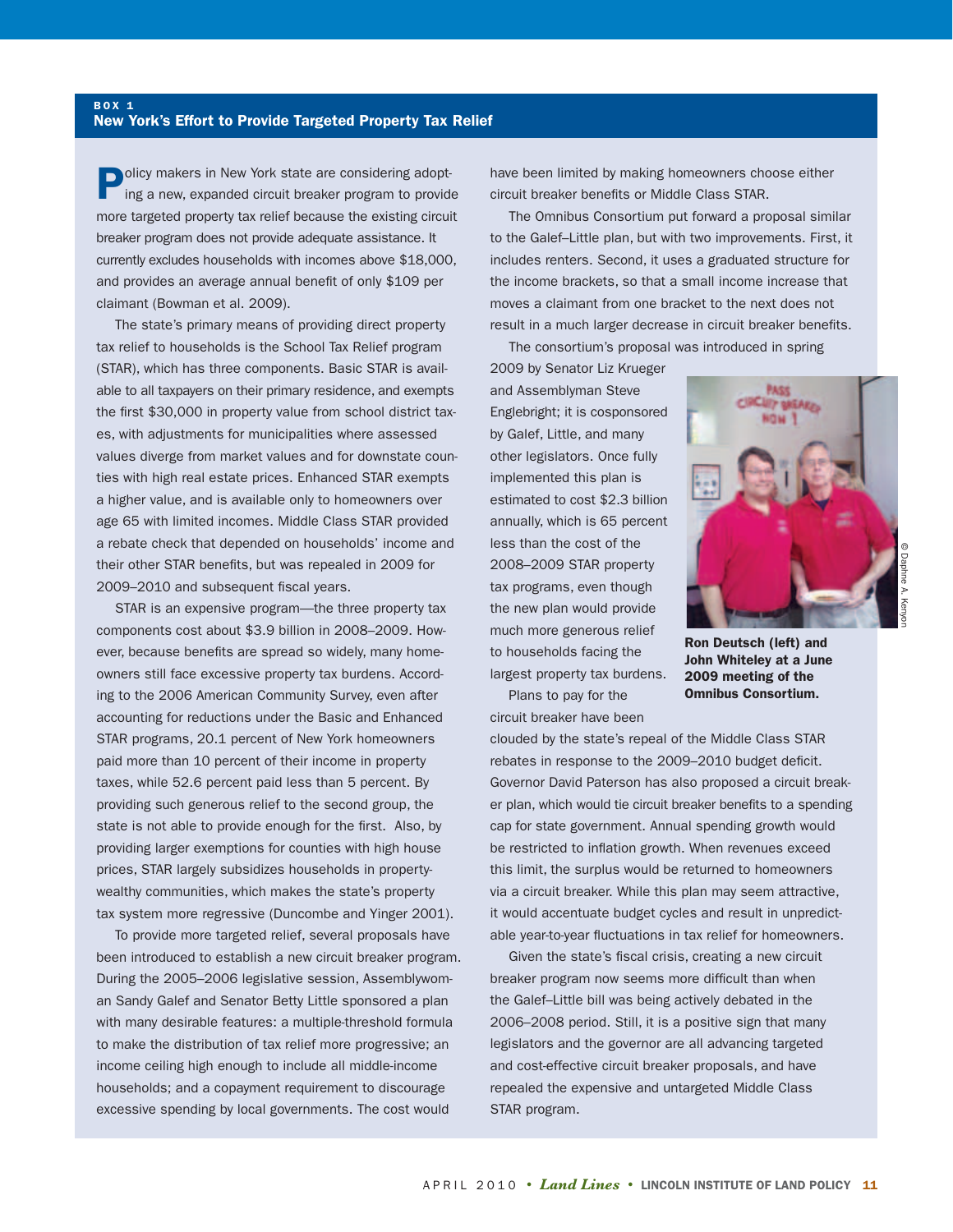

© iStockphoto

cost of circuit breaker programs without rendering these programs ineffective.

#### *Use a multiple-threshold circuit breaker*

*formula***.** States use three basic types of circuit breaker formulas: threshold, sliding-scale, and quasi circuit breakers. Threshold circuit breakers are the only type that bases tax relief directly on property tax burdens—that is, the percentage of income spent on property taxes. Using multiple thresholds will result in a more progressive distribution of benefits.

Threshold formulas provide a benefit for the portion of a claimant's property tax bill that exceeds set percentages of income. For example, the Massachusetts circuit breaker, which is limited to taxpayers over age 65, uses a 10 percent singlethreshold formula. The taxpayer is responsible for the entire tax bill up to 10 percent of household income, while the circuit breaker benefit offsets the tax bill above this threshold, up to a maximum benefit of \$960.

 Multiple-threshold formulas set multiple threshold percentages that increase from the lowest income bracket to the highest, with these thresholds usually applied incrementally like a graduated income tax. Maryland uses four threshold percentages: the circuit breaker benefit offsets any property tax liability above 0 percent of income for the first \$8,000 of income, above 4 percent for the next \$4,000 of income, above 6.5 percent for the next \$4,000 of income, and above 9 percent for income of \$16,001–\$60,000.

Sliding-scale formulas reduce property taxes by a set percentage for each income bracket, with lower relief percentages for higher income brackets. All claimants in a given income bracket receive the same percentage of relief regardless of their property tax bill.

 Quasi circuit breakers use multiple income brackets to target benefits to low-income households; benefits are determined without reference to a claimant's property tax bill, except that they cannot exceed the actual property tax paid. A few states use hybrid circuit breakers that employ elements of all three types of formulas.

*Ensure reliable state funding***.** Even generous circuit breakers can become ineffective without reliable state funding. Circuit breaker benefits should be treated as an entitlement, rather than relying on budget appropriations that can result in pro-rated benefits (as in Iowa), unpredictable annual changes in formulas (as in New Jersey), or elimination of benefits in some years (as in California). Unpredictable fluctuations in circuit breaker benefits are difficult for taxpayers to manage and can have potentially dire consequences on household budgets.

 Given the disparities in property wealth across municipalities, it is important for circuit breakers to be funded by the state, rather than at the option of local governments. Because of differences in program design and participation levels, the costs to state governments of existing circuit breaker programs vary considerably, ranging from .004 percent to 6.3 percent of property tax collections among 14 states where program cost data are readily available (Bowman et al. 2009, 20).

*Use copayment requirements with threshold circuit breakers.* States that use threshold formulas should relieve only a portion of property taxes exceeding the threshold. The remaining difference between the taxes exceeding the threshold and the circuit breaker benefit may be considered a copayment. Copayment requirements are important for avoiding inefficient increases in local spending. If a circuit breaker shields taxpayers from 100 percent of any property tax increase, they have no incentive to scrutinize increased local spending since they will benefit from better public services without any increase to their tax bill.